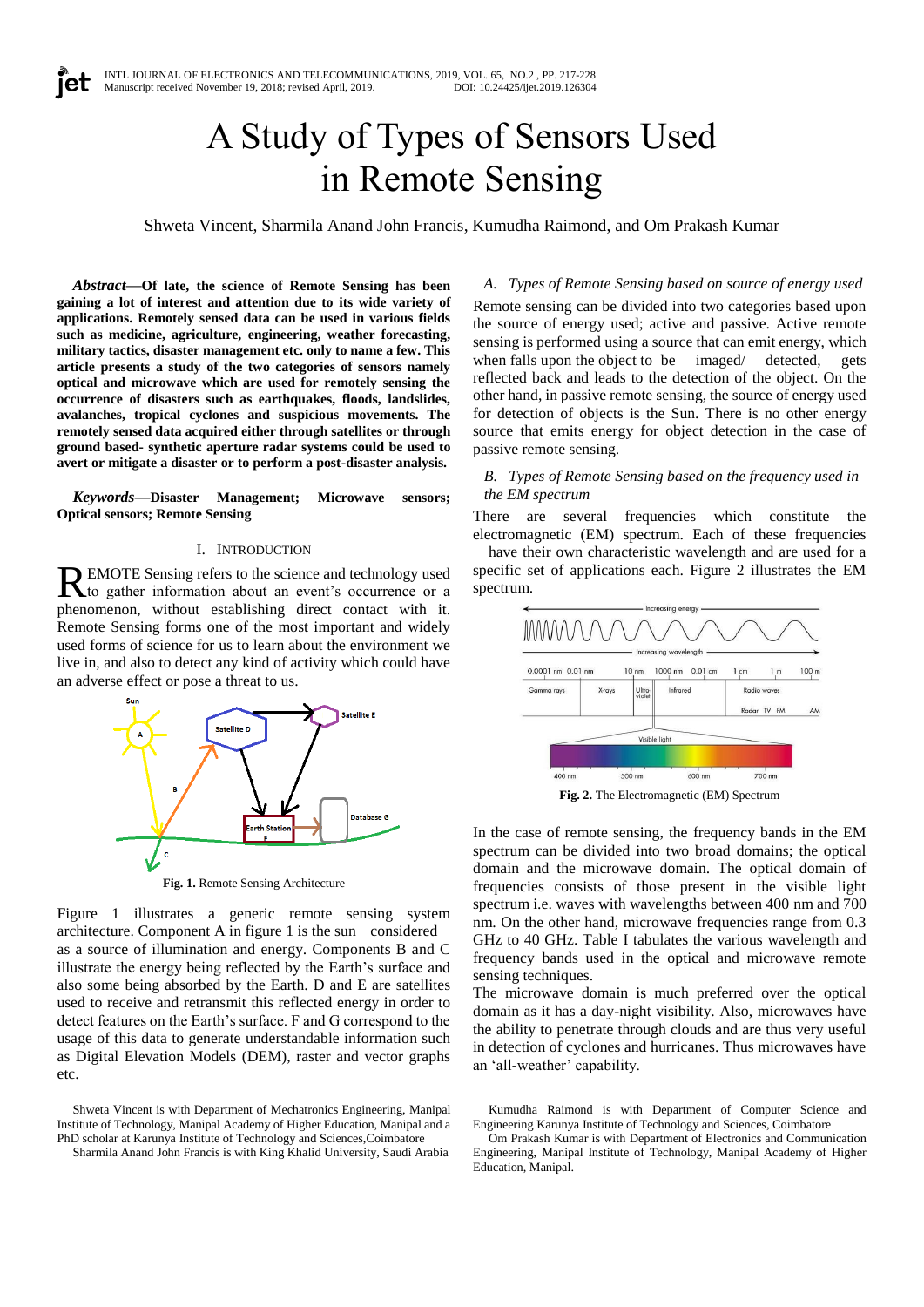TABLE I DETAILS OF THE OPTICAL AND MICROWAVE REGIONS OF THE EM SPECTRUM

| <b>Optical Infrared Region (OIR)</b> |                              |                            |  |  |  |  |
|--------------------------------------|------------------------------|----------------------------|--|--|--|--|
| <b>Type</b>                          | Sub-type                     | Range                      |  |  |  |  |
|                                      | Visible                      | $0.4 \mu m$ to $0.7 \mu m$ |  |  |  |  |
| Reflective                           | Near Infra-red               | $07 \mu m$ to 1.1 $\mu m$  |  |  |  |  |
|                                      | Shortwave Infra-red          | 1.1 $\mu$ m to 3 $\mu$ m   |  |  |  |  |
|                                      | Thermal Infra-red            | $3 \mu m$ to $8 \mu m$     |  |  |  |  |
| Emissive                             | Long wave Infra-red          | $8 \mu m$ to $15 \mu m$    |  |  |  |  |
|                                      | Far Infra-red                | $< 15 \mu m$               |  |  |  |  |
|                                      | <b>Microwave Region (MR)</b> |                            |  |  |  |  |
| <b>Type</b><br>Range                 |                              |                            |  |  |  |  |
|                                      | P Band                       | 0.3 GHz to 1 GHz           |  |  |  |  |
|                                      | L Band                       | 1 GHz to 2 GHz             |  |  |  |  |
|                                      | S Band                       | 2 GHz to 4 GHz             |  |  |  |  |
|                                      | C Band                       | 4 GHz to 8 GHz             |  |  |  |  |
|                                      | X Band                       | 8 GHz to 12.5 GHz          |  |  |  |  |
|                                      | Ku Band                      | 12.5 GHz to 18 GHz         |  |  |  |  |
|                                      | K Band                       | 18 GHz to 26.5 GHz         |  |  |  |  |
| 26.5 GHz to 40 GHz<br>Ka Band        |                              |                            |  |  |  |  |

# *C. Usage of remote sensing for detection of disasters*

Remote sensing is the key technology used for the detection and early warning of several disasters such as earthquakes, floods, landslides, avalanches and cyclones. It can also be used for the detection of subtle forms of motion for life detection under a debris or could be used to thwart a terrorist attack by detecting concealed weapons. This article highlights a few of the various forms of disasters that can be mitigated and reported using various remote sensing techniques in the optical and microwave domain.

#### *D. Structure of this article*

Section 2 of this article throws some light on the research being carried out for remote sensing of earthquakes. Sections 3 and 4 describe the articles written for remote sensing of landslides and avalanches respectively. Section 5 gives details on remote sensing for detection of floods. Section 6 elaborates on the use of remote sensing data for early evacuation during tropical cyclones. Section 7 evaluates the various remote sensing articles written for detection of motion of humans and other objects. Finally, section 8 concludes the article.

## II. REMOTE SENSING FOR EARTHQUAKE MONITORING

Sudden shaking of the ground due to movements in the Earth's crust is termed as an Earthquake. When tectonic plates of continents move due to some underlying activity in the mantle of the earth, then an earthquake occurs. This section of the article describes some of the many earthquake detection techniques which have been designed and implemented by researchers around the world.

# *A. Study of the impact of post-seismic activity on vegetation using MODIS*

The Wenchuan earthquake which occurred in 2008 has been studied by Wentao *et. al*.[1] for measuring the change in the vegetation after the seismic activity of an earthquake. The authors of this article have collected data before and after the Wenchuan earthquake at a high spatial resolution level and on a high temporal basis. It has been found that post the earthquake, seismic activity has damaged the vegetation of the region due to induced landslides. In the due course of time it has been

observed that the vegetation cover has increased and the postseismic activity has died down. Wentao *et. al.* [1] have concluded that in the next two decades the post seismic activity in the region shall vanish completely. The MODIS satellite has been used to acquire the dataset for this study as it has a short revisit time of one or two days. Each image acquired by this satellite includes NDVI (Normalized Difference Vegetation Index) and a per pixel layer to show the validity of the NDVI data.

# *B. Damage mapping of the L'Aquilla earthquake of 2009 using QuickBird satellite*

The L'Aquilla earthquake occurred in Italy in the year 2009. The QuickBird satellite images of VHR (Very High Resolution) have been used by Roberta *et. al*. [2] to assess the damage caused by this earthquake at the resolution of a single building. The authors have used the correlation techniques of Kullbach Leibler Distance and Mutual Information for analyzing the pre earthquake images and the post earthquake images. Their

correlated data is compared with the *in situ* readings obtained from the QUEST (Quick Earthquake Survey Team). The Panchromatic and Multi spectral features of the VHR data have enabled the authors of this article to achieve a spectacular overall efficiency of 96.8%.

# *C. Validity of ALOS PALSAR (1 and 2) and Sentinel-1 data for deformation monitoring in Peru earthquake*

Tazio *et. al.* [3] have presented a composite article by using several SAR satellite information for deformation monitoring in Peru. The data they have used has been gathered from ALOS (both 1 and 2),, PALSAR (both 1 and 2), ENVISAT ASAR and Sentinel-1 for mapping a total of 42 landslides that have occurred in the region. They have concluded that the ALOS PALSAR (1 and 2) and the Sentinel-1 sensors are capable of monitoring landslides caused by earthquakes at a rate of  $> 1$ m/a which can't be detected by other sensors. This is due to the high revisit time of the aforementioned sensors and their sampling intervals as well as their wavelengths of operations.

## *D. Study of the Liquefaction hazards in Oklahoma using InSAR*

William *et. al.* [4] have thoroughly studied the Pawning, Fairview and Cushing earthquakes which struck the USA in 2016. They have utilized the InSAR datasets to locate the epicenters of these earthquakes, determine the depth of the fault slips and determine the relationship of the fault slip with the location of the aftershocks. The dataset from the ESA's Sentinel-1a and 1b has been used which works in the C-band of microwave frequency range, due to the short revisit time and high spatial resolution. The InSAR observations are able to provide very precise assessment of the earthquakes and this has also been validated using *in situ* data.

# *E. CubeSat for damage assessment and recovery*

Giancarlo *el. al.* [5] have explored the usage of constellations of satellites namely CubeSats for increasing the spatial resolution and the data accuracy for earthquake monitoring missions. Using an efficient method of architectural design can help nations to utilize the services provided by these satellites, though the resolution may not be suitable for precise monitoring. The authors of this paper have described the use of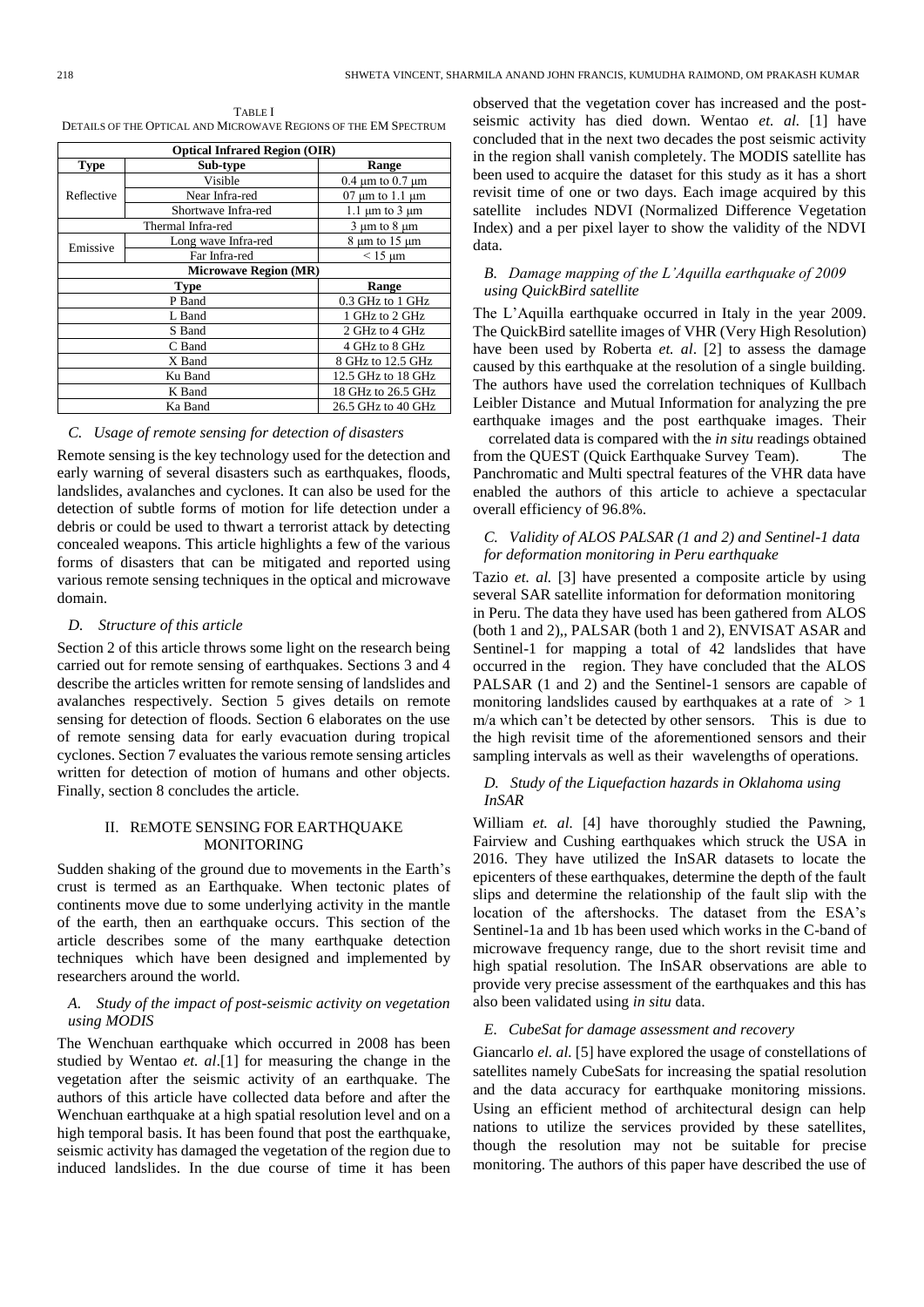CubeSats for covering a region in Brazil for disaster management post a natural calamity. They have tabulated the levels of spatial and temporal resolutions required for mitigation of various natural disasters. Giancarlo *et. al.* [5] have made use of satellites at two orbital planes inclined at an angle of 10 degrees at a height of 500 km to ensure the required revisit time. The communication systems of the CubeSat satellites operate using UHF receivers at a rate of 9600 bps. The authors have concluded by citing the pros of using CubeSat satellites as reduced cost of accessing the space for student activities and training.

# *F. Multi sensors to estimate Seismic vulnerability*

Christian *et. al.* [6] have demonstrated the usage of multiple sensors to estimate the vulnerability of buildings using multiple sensor platforms namely; the RapidEye constellation, TandemX and Landsat. The data is acquired over the city of Istanbul in Turkey. The authors of this article have been able to establish a correlation between the predicted damage data and the *in situ* data with mean absolute errors of less than 11%. Christian *et. al.* [6] use multiple machine learning algorithms originating from Support Vector Machine (SVM) to come up with results.

# *G. Earthquake precursor detection through monitoring the Ionosphere*

Kachikyan *et. al.* [7] have come up with a revolutionary article on detecting the precursors of earthquakes by monitoring the Ionosphere. They claim that earthquakes of magnitudes greater than 7 on the Richter scale can be detected well in advance by monitoring the ionospheric plasma in the region above the epicenter. They have concluded that by monitoring the F region of the Ionosphere continuously, the epicenters of strong

earthquakes can be detected beforehand and early evacuation can be initiated. The authors have utilized the Interkosmos-19 satellite data from the ground ionosondes to form a mapping for the Irpinia earthquake that occurred in Italy in 1980.

# *H. Usage of Quickbird-2 satellite images for earthquake detection*

Klonus *et. al.* [8] have utilized the Quickbird-2 images of Darfur in Sudan to devise an algorithm termed as Combined Edge Segment Texture (CEST) to automatically detect changes in a number of images obtained on a temporal basis to estimate the damage caused due to an earthquake that occurred in Darfur. An efficiency of 80% has been achieved using the CEST algorithm over other referenced algorithms in their article.

# *I. Usage of Ikonos and Spot 5 satellite imagery for earthquake detection*

Andre *et. al*. [9] made use of the Ikonos images of the 2001 Gujarat earthquake to estimate the amount of damage caused. Their proposed algorithm is able to detect damages up to the level of individual buildings. They have also made use of images from Quickbird-2 and Spot 5 satellites.

Using the images of the Ikonos and Spot 5 satellites, Andre *et. al.* [9] have developed an algorithm with a false positive rate of 3.2% which was later on tweaked down to 1 %.

## *J. Using the Terra/ASTER and ALOS-PALSAR in ages for earthquake intensity estimation*

Masafumi *et. al.* [10] have made use of the Terra-ASTER and ALOS-PALSAR images of the 2008 Siachuan earthquake of China to generate difference images of data acquired over a temporal basis. The algorithm works on finding the difference between two images captured one before the earthquake and one after it in order to estimate the amount of damage induced due to the earthquake.

# *K. 2.11 Use of Envisat-ASAR and TerraSAR-X for the study of the Tohoku - Oki earthquake*

Salvatore [11] used both the Envisat-ASAR and TerraSAR-X to acquire data of the Tohoku – Oki earthquake which occurred on the 11<sup>th</sup> of March, 2011. Surface displacement was calculated at a RMS of 7.7 cms after some amount of calibration.

# *L. Use of Landsat-7 for Post-earthquake damage identification – Pakistan*

S. J. H. Kazmi [12] has utilized the Landsat-7 images of Pakistan to create a damage estimate for an earthquake that rocked Pakistan in 2002. He concluded that, the Inverse Distance Weighted technique (IDW) can be used to develop a seismic risk map. Validation of his results with the Landsat-7 images was performed by field visits to Garhi Habibullah in Pakistan which was the base area for study in his article.

# *M. Quickbird-2 and Ikonos images for damage detection after an earthquake – Wenchuan earthquake*

Tong *et. al.* [13] have used the Quickbird-2 and Ikonos images of shadows of buildings to estimate the extent of damage caused to the city of Dujiangyan during the 2008 Wenchuan earthquake. Using a generated 3 D model of the buildings in the area, the shadow regions of the image are calculated. Next the generated images is compared with the actual image of the region post-earthquake. A difference image generated from the previous two images estimates the amount of damage caused due to the earthquake. The efficiency of the proposed algorithm is 96.63%.

# *N. Usage of TerraSAR-X images for the detection of crustal movements – Tohuku earthquake*

The Tohuku earthquake that occurred in 2011 in Japan has been analyzed by Wen Liu et. al. [4] using TerraSAR-X images. Shifting of buildings is calculated with pre and post earthquake images. Movements in the crust at a range of 0.32 meter to 0.12 meter were successfully detected in this article.

# *O. Usage of Ikonos images for assessing building damage in 3D*

Xiaohua et. al. [15] have assessed the damage caused to buildings in 3 D using the Ikonos images. A Digital Elevation Model (DEM) is created using these images with an accuracy of 1.1 m in planimetry and 1.5 m in height. An overall accuracy of 90% for damage assessment during an earthquake is observed in this article.

Table II lists down the salient features of the satellites used for image acquisition and which have been used in the review articles described above.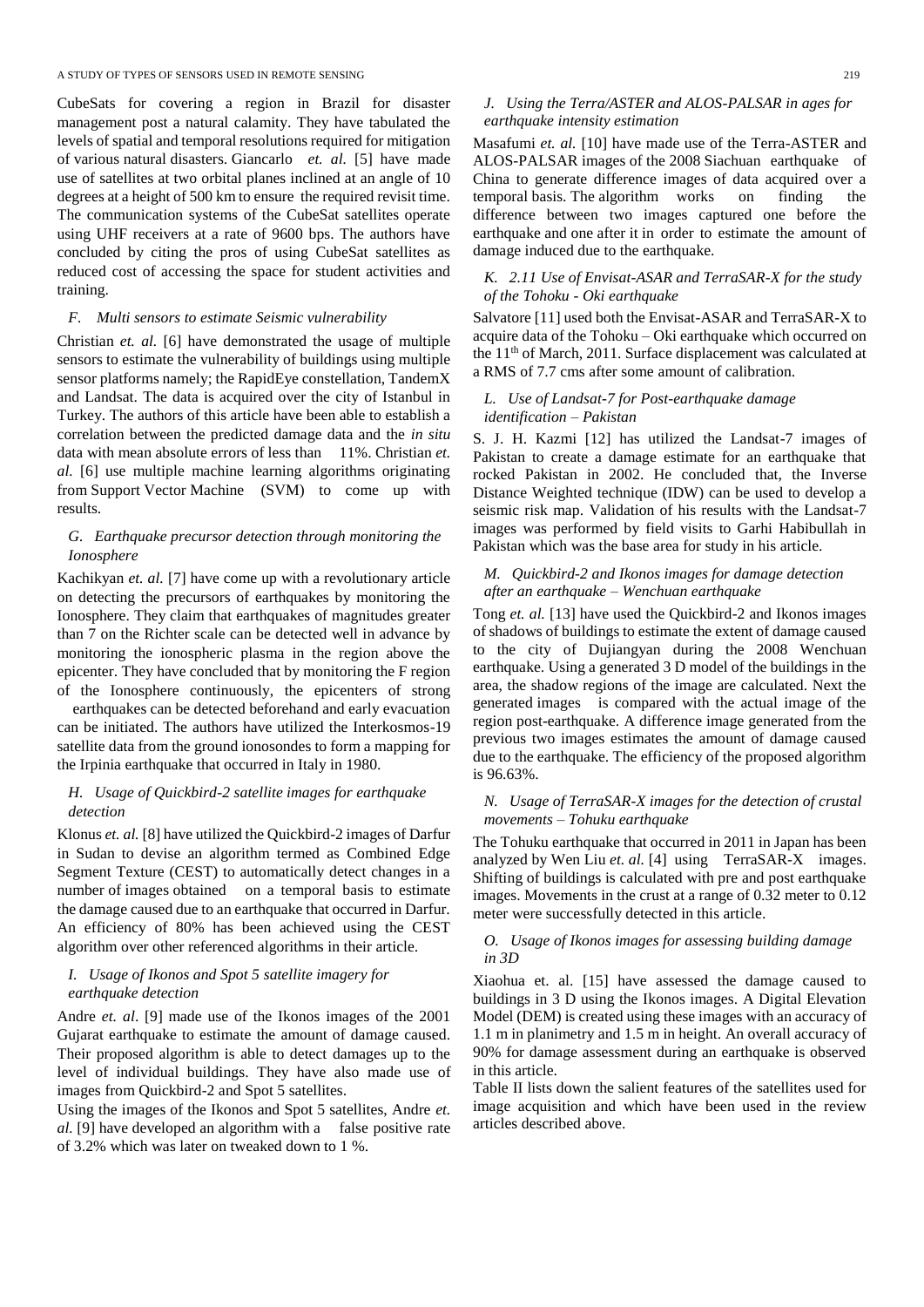| TABLE II                                          |  |
|---------------------------------------------------|--|
| A SUMMARY OF THE CHARACTERISTICS OF A FEW SENSORS |  |

| <b>Name</b>                                 | <b>Type of Orbit</b> | <b>Swath</b>                                               | <b>Resolution</b>                                    | <b>Type of Image</b>                                           | <b>Special features</b>                                                                                                                                                                                                                       |
|---------------------------------------------|----------------------|------------------------------------------------------------|------------------------------------------------------|----------------------------------------------------------------|-----------------------------------------------------------------------------------------------------------------------------------------------------------------------------------------------------------------------------------------------|
| Quickbird $-2$<br>[2] [8] [13]              | Geosynchronous       | 15 km at 400 km<br>altitude<br>34 km at 900 km<br>altitude | 0.61m panchromatic<br>0.4m multispectral             | Panchromatic<br>and<br>Multispectral                           | Ball High Resolution Camera (BHRC 60) camera<br>provides a Field of view of 2.12o.                                                                                                                                                            |
| Ikonos [9]<br>[13] [15] [29]                | Geosynchronous       | 11 km at nadir                                             | 0.82m panchromatic<br>3.2m multispectral             | Panchromatic<br>and<br>Multispectral                           | First very high resolution (VHR) civilian sensor                                                                                                                                                                                              |
| TerraSAR-<br><b>ASTER</b> [10]              | Sun synchronous      | $60 \text{ km}$                                            | $15 \text{ m}$ to 90 m<br>14 multiple<br>resolutions | Infrared                                                       | Enables creation of Digital Elevation models (DEMs)<br>Consists of the following telescopes:<br>Visible Near Infrared (VNIR)<br>Short Wave Infrared (SWIR)<br>Thermal Infrared (TIR)                                                          |
| ALOS-<br>PALSAR <sup>[3]</sup><br>[10] [23] | Sun synchronous      | 55 km average                                              | 7 m to 44 m                                          | Panchromatic<br>and<br>Multispectral                           | Three remote sensing equipment:<br>Panchromatic Remote-sensing Instrument for Stereo<br>Mapping (PRISM)<br>Advanced Visible and Near Infrared Radiometer type<br>2 (AVNIR-2)<br>Phased Array type L-band Synthetic Aperture Radar<br>(PALSAR) |
| $Spot - 5 [9]$<br>[18]                      | Sun synchronous      | $60 \text{ m} \times 80 \text{ m}$ at<br>nadir             | 5m panchromatic<br>10m multispectral                 | Green, Red and<br>Infrared                                     | Remote sensing equipment:<br>HRG (High Resolution Geometric) and HRS (High<br>Resolution Stereoscopic)<br><b>DORIS</b> Antenna<br>TT&C Antenna<br>Payload Telemetry Antenna                                                                   |
| Landsat $-7$<br>$[12]$                      | Sun synchronous      | 98 km                                                      | 15 m to 90 m                                         | 7 bands of<br>Thematic<br>$Mapper + 1$<br>panchromatic<br>band | 'Zoom' lens for change detection and calibration                                                                                                                                                                                              |
| Sentinel 1<br>[13]                          | Sun synchronous      | 80 to 250 km<br>Swath                                      | 5 m by 20 m                                          | C Band SAR                                                     | An SDRAM-based Data Storage and Handling<br>Assembly (DSHA)                                                                                                                                                                                   |
| RapidEye [6]                                | Sun Synchronous      | 77 km                                                      | 6.5 m                                                | RGB and NIR                                                    | Collection of 5 satellites                                                                                                                                                                                                                    |
| TandemX [6]                                 | Sun Synchronous      | 350 km                                                     | 1 m to 100 m                                         | X band                                                         | Collection of 2 satellites                                                                                                                                                                                                                    |

# III. REMOTE SENSING FOR LANDSLIDE MONITORING

The slippage of one layer for earth over the other due to excessive rainfall or an earthquake is termed as a Landslide. The detection of landslides cannot be done using top view images of the earth as is the case with satellite or air-borne imagery. For successful detection of landslides, the image needs to be taken from a side view of the hill where a landslide is likely to occur. Thus the Ground Based Synthetic Aperture Radar (GB-SAR) system was devised. This consists of a radar with a transmitter and receiver placed opposite to a hill where the landslide is likely to occur and hence needs to be monitored. The review of the articles below describes a few of the GB-SAR systems in existence and draws a comparison between them.

## *A. Usage of InSAR for detection of ground inflation leading to landslides*

T. Kobayashi *et. al.* [16] have presented an article to describe the phreatic eruption using the InSAR at the Hokano volcano in Japan. Phreatic eruptions are a result of pressurized geothermal fluids at shallow levels of the ground. Their results show that prior to a phreatic eruption, ground inflation occurred at a slow speed of almost 5mm per month. Their results were able to demonstrate that, data pertaining to high spatial resolution deformation can be extensively used for detecting subsurface pressure conditions with a very good accuracy using the ALOS-2 SAR.

## *B. Updating of Landslide activity maps using A-DInSAR data*

B. Roberta *et. al.* [17] have developed a new methodology termed as LAMBDA (Landslide state of Activity Maps by combining multi temporal A-DInSAR data). The satellite data used in this relation was of the ERS- 1 and 2, RadarSat 1 and 2 and Cosmo-SkyMed over the Alps. With a stability threshold of +1 to -1, the multisensory data was able to update the state of activity of landslides from 2014 to 507 out of the earlier assigned 1657.

### *C. Monitoring slow moving landslides in Peru*

N. Bontemps *et. al.* [18] have investigated the usage of the SPOT 1/5 Pleides archive for monitoring slow moving landslides in Peru. They have studied the archived data of 28 years to present the interaction of climatic change kinetics with earthquakes. Their investigations suggest that the Maca earthquake of 1991 has an effect on the landslides in the Peru region and is accelerated by the increased threshold of precipitation in the region.

# *D. Precursor detection for landslides using Sentinel-2 data*

The Sentinel-2 satellite's data which has a 5 day revisit time has been utilized by P. Lacronix *et. al.* [19] to identify precursors for the detection of landslides in the French Alps. Their analysis suggests a low activity period of 7 months followed by an accelerated activity of landslides within 3 days. The authors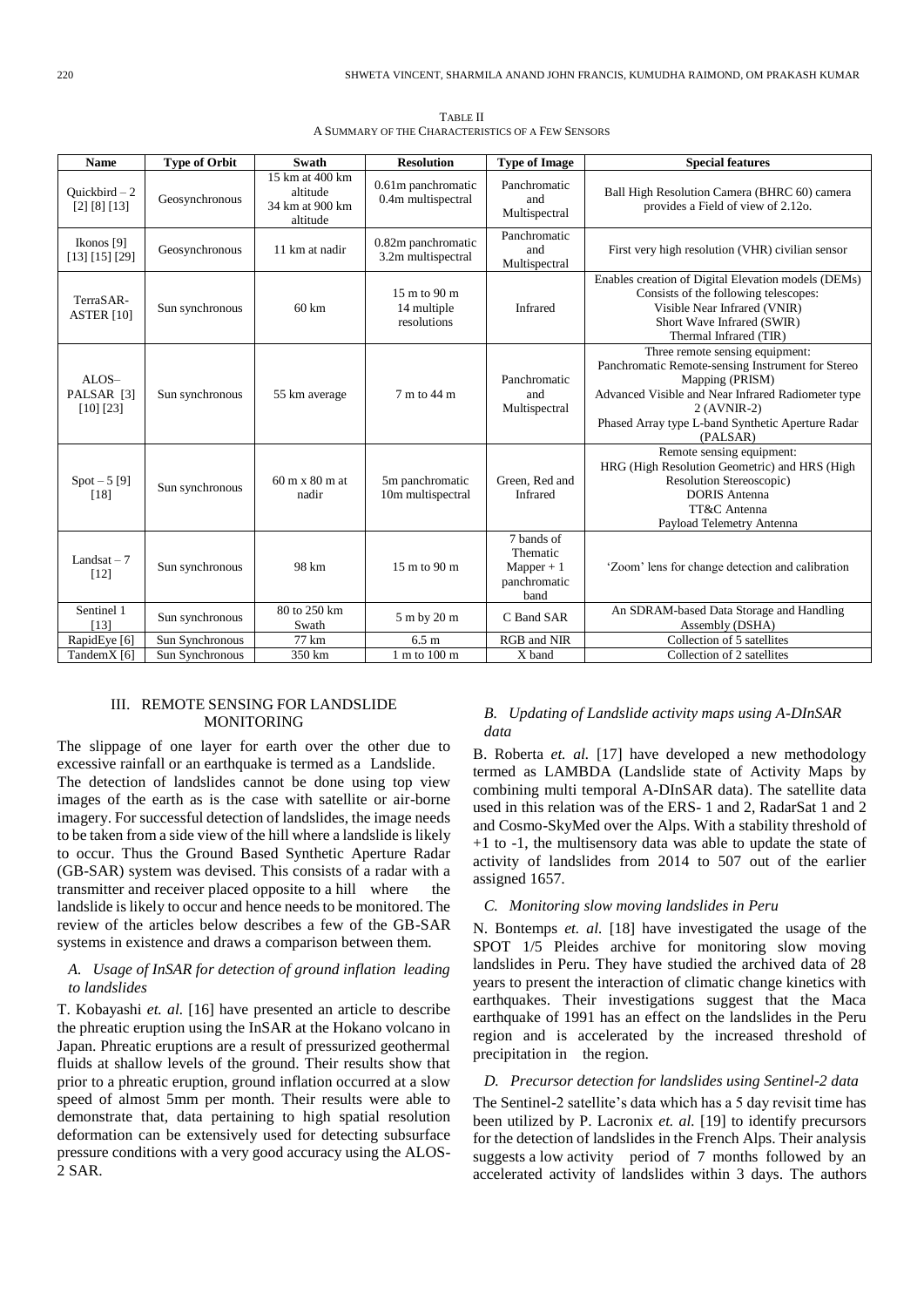have used the Voight's law for creeping materials to simulate the sudden acceleration of landslides with almost a 100% accuracy.

# *E. Usage of GB-SAR for selecting coherent pixels in landslide monitoring*

Z. Wang et. al. [20] have proposed a novel technique of selecting pixels which are coherent in interferograms of InSARs so that the temporal complexity of the images obtained, for landslides, by the GB-SAR can be minimized. To validate their results, they have used MetaSensing's FastGBSAR system's data set which operates in the Ku band with a full spatial resolution and acquisition time of 10 seconds. The first data set is considered for King Edward's bay. The second is of Queen Elizabeth's Metro bridge. Finally using least squares inversion, the datasets are validated.

# *F. Using GF-1 satellite data for detecting landslides in cloud covered images*

X. Chen *et. al.* [21] have investigated the results of using the GF-1 satellite image data for detection of landslides in images covered by clouds. By introducing a Basic Belief Assignment (BBA), the authors of this article have been able to show that their process of detection of landslides in a cloud cover is superior to the conventional method of performing change detection on the image after cloud removal. They have considered the Ludian County of the Yunnan province in China as their area of investigation.

## *G. Airborne DInSAR for landslide detection*

N. Cao *et. al.* [22] have utilized an airborne DInSAR images over the Slumgullion landslide in Colorado for investigation of the extent of the landslide. They have proposed the usage of the Backprojection algorithm on the DInSAR images for deformation detection. To verify the performance of their system, they have cross validated their results using the satellite data from the Global Navigation Satellite System (GNSS) and the COSMO-SkyMed (CSK). They have concluded that a low cost L-band DInSAR has the possibility of generating deformation maps at a centimeter level which is very accurate.

# *H. ALOS PALSAR for 3D mapping of landslides*

The ALOS PALSAR has been investigated for 3D mapping of landslides by P. Razi *et. al.* [23]. They have considered the West Sumatra region in Indonesia as their dataset. P. Razi *et. al.* have considered the usage of persistent scattering interferometry (PSI) of the ALOS PALSAR for the deformation monitoring. They have proved the validity of their results using in situ data and have achieved deformation monitoring with a mean error of 0.3% which is considerably very low.

# *I. LISA for monitoring of the Tessina landslide*

Tarchi *et.al.* [24] have devised the Linear Synthetic Aperture Radar (LISA) to monitor the Tessina landslide in Italy which occurred in 1960. It uses a frequency of 17 GHz for operation and generates a synthetic aperture of 2.8 meters. It consists of a mechanical rail of a length of 2.8 meters on which a microwave system consisting of one pyramidal horn antenna used as a transmitter and another pyramidal horn antenna used as a receiver is present. Data of the opposite hill is acquired by the LISA systems in every 14 minutes. 400 raw data sets are collected from the system and processed further to obtain a realtime image of the opposite hill. This is done on a temporal basis and any slight variation in the topography of the acquired image is treated as a warning sign before the occurrence of a landslide. Thus the LISA system provides continuous, all-weather monitoring of landslides.

# *J. IBIS-L System (Image by Interferometric System-Landslides)*

The IBIS-L system is similar to the LISA system in the way that it uses a moving coherent radar along a 2 meter to 3 meter mechanical rail. This also uses two horn antennas, one for transmission and the other for reception working in the Kuband. Michele *et. al.* [25] have presented an article on the imaging of structures for deformation monitoring using the IBIS-L. It can detect images with a pixel displacement of 0.1 mm.

#### *K. In-GB-SAR (Interferometric GB-SAR)*

An Interferometric Ground-Based Synthetic Aperture Radar (In-GB-SAR) system has been developed and tested by M. Sato *et. al*. [26]. Small changes in a target placed opposite to the system can be detected here using the concept of differential interferometry. A radar system working in a range of frequencies from 50 MHz to 20 GHz is used. Two pyramidal horn antennas are used; one for transmission of the waves and the other for the reflectionof the waves. The scanning aperture is 20 m in the horizontal direction and 1.5 m in the vertical direction. A woodent house with a few cracks in the outer wall was used for testing of this system. Using the In-GB-SAR, small displacements and cracks in the outer wall of the house were detected successfully.

## *L. MMW-GB-SAR (Millimeter wave Ground based SAR)*

The MMW-GB-SAR is yet another GB-SAR system engineered to detect foreign object debris (FOD) from airport runways. This system has been developed by E. Yigit *et. al* [27]. Millimeter wave imaging is used in this article for the detection of objects. The experiments were carried out at the range of 32 GHz to 36 GHz and 90 GHz to 95 GHz. Using a matched filter algorithm for image reconstruction, FOD-like targets could be located successfully.

Table III illusrates the characteristics of the GB-SAR systems used for landslide monitoring and Table IV describes the other sensors used for landslide monitoring.

TABLE III CHARACTERISTICS OF A FEW GB-SAR SYSTEMS

| <b>GB-SAR</b><br>System       | Axis<br>Length<br>(m) | Center<br>Frequency<br>(GHz) | Type |                | Azimuth<br>Antenna Number Resolution Resolution<br>(m) | Range<br>(m) | Distance<br>(m) |
|-------------------------------|-----------------------|------------------------------|------|----------------|--------------------------------------------------------|--------------|-----------------|
| $LISA$ [9],<br>$[13]$         | 5                     | 5.83                         | Horn | $\overline{c}$ | 6                                                      | 2.5          | 1000-2900       |
| <b>IBIS-L</b><br>[10]         | 2                     | 17.2                         | Horn | $\overline{c}$ | 4.4                                                    | 0.75         | 4000            |
| $In-GB-$<br><b>SAR [11]</b>   | <b>NA</b>             | $2 - 8.4$                    | Horn |                | 3.5                                                    | 5            | 5               |
| MMW-<br><b>GB-SAR</b><br>[12] | 1                     | $32 - 36$                    | Horn | $\overline{c}$ | 3.75                                                   | 3            | 3               |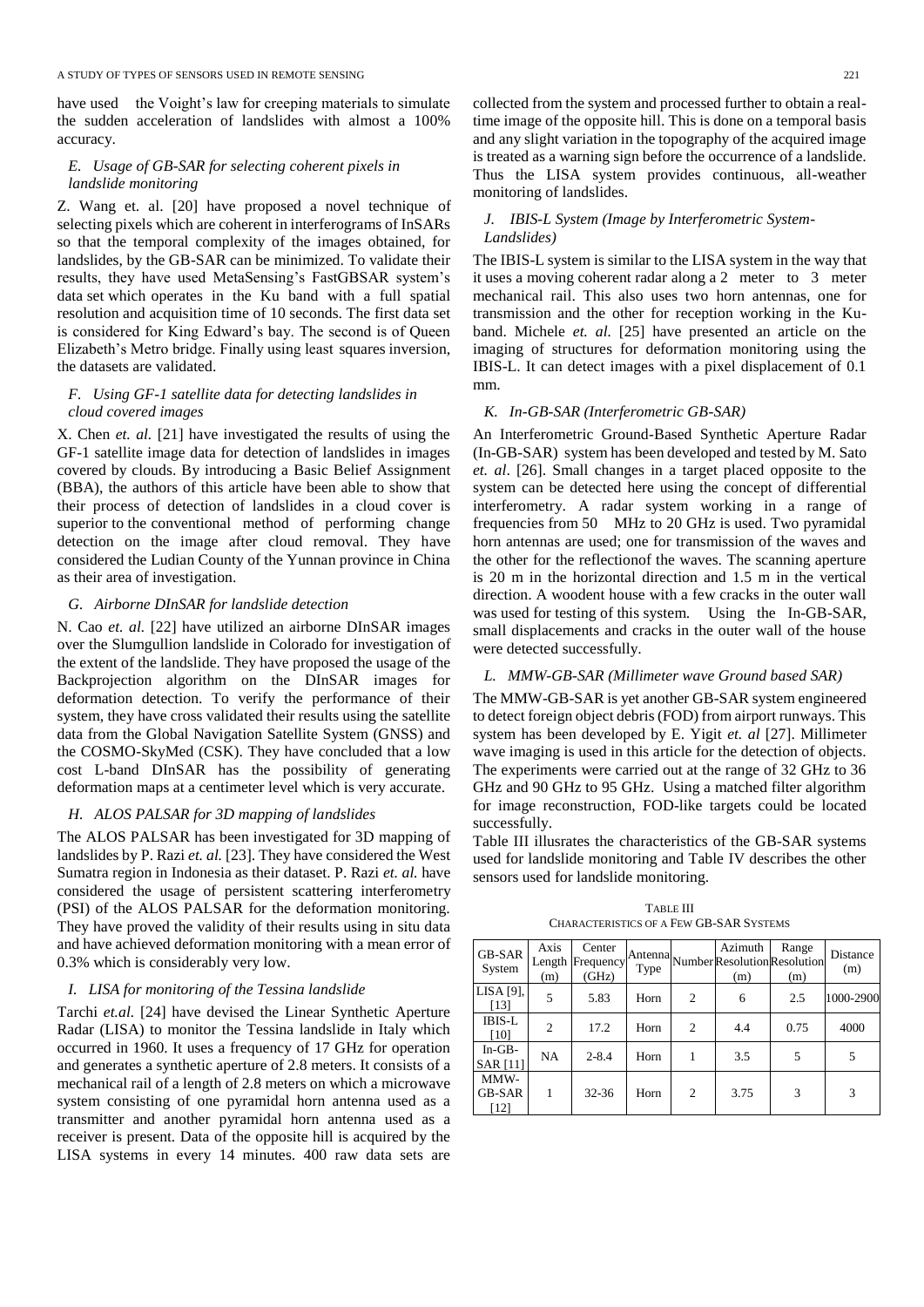| <b>Name</b>                      | <b>Type of Orbit</b>             | Swath                                         | <b>Type of Image</b><br><b>Resolution</b>               |                   | <b>Special features</b>                                                                                     |  |
|----------------------------------|----------------------------------|-----------------------------------------------|---------------------------------------------------------|-------------------|-------------------------------------------------------------------------------------------------------------|--|
| ALOS-2 SAR [16]                  | Sun Synchronous                  | 55 km to 70 km                                | $3 \text{ m}$ to $10 \text{ m}$                         | L band            | Spotlight, Strip map and Scan mode                                                                          |  |
| ERS 1 & 2 [17]<br>[40]           | Sun Synchronous                  | $100 \text{ km}$                              | $10 \text{ km}$ to $50 \text{ km}$                      | L Band            | Radar Altimeter, Along Track<br>Scanning Radiometer,<br>SAR.<br>Wind Scatterometer.<br>Microwave Radiometer |  |
| RADARSAT 1 &<br>2 [17] [32] [51] | Near circular Sun<br>synchronous | 45 km to 500 km<br>depending on beam<br>modes | $8 \text{ m} \times 8 \text{ m}$ in<br>StripMap mode    |                   | Uses a slotted waveguide SAR<br>antenna of $15 \text{ m} \times 15 \text{ m}$ dimensions                    |  |
| Cosmo-SkyMed<br>[17] [22]        | Sun synchronous                  | $10 \text{ km}$ to $200 \text{ km}$           | 1 m to 15 m                                             | X band            | Spotlight, Stripmap and ScanSAR<br>modes                                                                    |  |
| Sentinel-2 [19]                  | Sun Synchronous                  | $290 \text{ km}$                              | $10 \text{ m}$ , $20 \text{ m}$ and $60 \text{ m}$<br>m | 13 spectral bands | Agriculture, Land use and land<br>change mapping                                                            |  |

TABLE IV CHARACTERISTICS OF A FEW SPACE BORNE SENSORS USED IN LANDSLIDE MONITORING

# IV. REMOTE SENISNG FOR FLOOD MONITORING

Submergence of dry land caused due to excessive rainfall or an overflow of water in a river is termed as a Flood. The flooding of China in the year 1931 resulted in 4 lakh casualties. Setting up of early warning systems for evacuation of people from their homes before the disaster of a flood strikes is a very crucial task to reduce the impact of the damage caused. False interpretation of data related to a flood could be extremely disastrous. This section of the article highlights two techniques used for monitoring the extent of flooding using satellite images.

## *A. Flood mapping in the Bolivian Amazon wetlands*

Flood mapping in the Bolivian Amazon wetlands using multi sensors has been explored by A. Ovando *et. al.* [28]. They have used data from the MODIS, ENVISAT- 2, and SARAL AltiKa Meters. By using these sensors, the authors of this article have been able to throw light on the frequency of occurrence of these floods and their character whether they are caused by exogenous reasons or endogenous reasons. The results of their study have enabled other researchers to arrive at conclusions related to the general ecosystem imbalances in the wetlands and look for methods to preserve them.

#### *B. 3D Mapping of cities for flood mapping*

The city of Dresden in Germany has been used as a dataset of investigation and 3D mapping for flood detection by K. Schroter *et. al.* [29]. The authors of this paper have performed predictions using the Random Forest algorithm. The results have been validated by considering *in situ* data obtained from the region. The IKONOS Geo Ortho Kit satellite images have been used as the base data set for their project after initial rounds of image correction and processing.

# *C. Reduction of flood risk using a global network*

L. Alfieri *et. al.* [30] have proposed the usage of a global network of data centers for reduction of flood risk across the globe. They have described the benefits of having a Global Flood Partnership (GFP) of scientists and researchers across the globe to mitigate the risks of flooding. They have proposed the utilization of the data sets pertaining to flood produced by the Dartmouth Flood Observatory (DFO) using the TRMM Multi satellite Precipitation Analysis (TMPA) maps. The River Watch version 3.4 also uses the TRMM, AMSR-E and 2 and GPM data for flood monitoring and post disaster analysis. The authors of this article have considered several case studies to prove the usefulness and success of such a global flood monitoring system.

# *D. Flood risk management in Leh, Ladakh*

A. B. Hart *et. al.* [31] have performed a study of publicly available satellite imagery for flood mapping and watersheds monitoring in the remote region of Leh in Ladakh. Leh has an extreme topography and is prone to different forms of geohazards. The data from ASTER, GDEM and SRTM for Leh have been used by the auhors for creating DEMs of watersheds in the region and assessing debris flow. They have also been able to map sources of rock fall areas through ground trothing which was not available through the satellite data.

#### *E. Usage of SAR images for river level extraction*

M. O. Sghaier *et. al.* [32] have presented an article on the usage of SAR imagery for the determination of river levels. This can serve as a precursor for early detection of floods in certain regions. They have made use of the RADARSAT-2 data over regions in Canada as their base data set. After applying an algorithm based on local texture estimation and global knowledge associated with the region in consideration, the authors of this article have been able to achieve an accuracy of around 98% with a precision of around 88% in three sites of the region.

# *F. Usage of Near real time images for monitoring floods in South China*

G. Tang *et. al.* [33] have performed a comprehensive study of the floods which hit South China in 2016. They have proposed the usage of Near Real Time (NRT) images obtained using the NRT satellite products for precipitation measurement. The data is considered for 13 provinces of the region on an hourly and daily basis and a comparison of the NRT satellite products based on Mean Square Error (MSE) and Coefficient of Correlation (CC) has been considered. It has been observed that the GSMaP NRT and IMERG Late correlate best with the ground truth data of the region.

## *G. Flash flood prevention using TV-Sats*

F. Mercier *et. al.* [34] have introduced a novel method to prevent flash floods using TV satellite signals. This attributes to the attenuation of TV signals which gets caused by rain drops in the air. These signals are usually in the Ku band of the Microwave spectrum of energy. The authors have been able to rebuild high resolution rainfall maps using this technique. The region of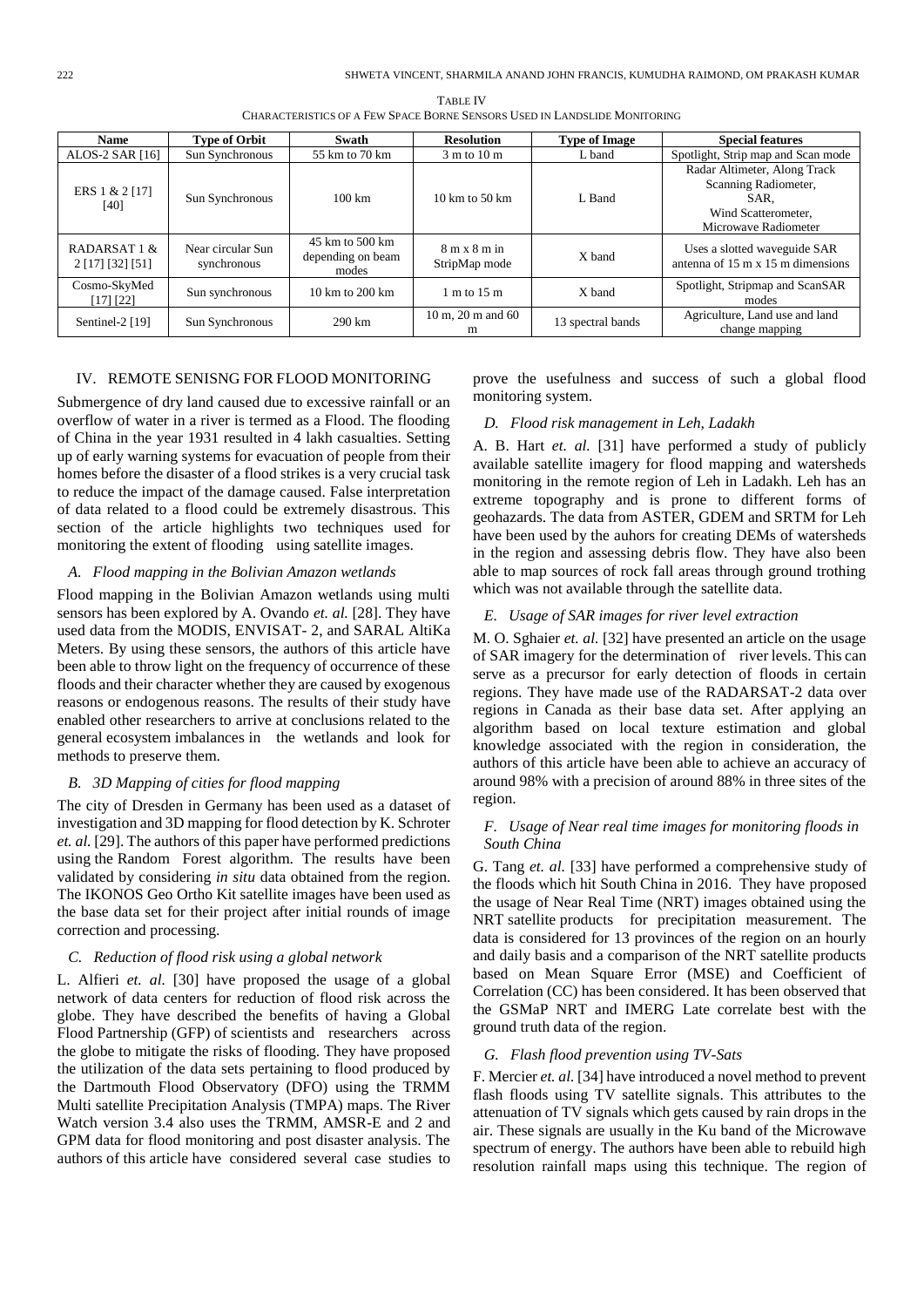consideration is over Paris. The RMSE of this configuration is within a range of 0.3 to 0.8 for different sites in Paris and different configurations such as the entire map, rainy areas map and dry areas map.

## *H. ConvNet for flood identification*

K. Nogueira *et. al.* [35] have investigated the use of ConvNet (Convolutional Neural Networks) for flood identification in eight different regions spanning from June 2016 to May 2017. The imagery is chosen from satellite images of 320 x 320 pixels resolution. A base set of 462 images is used to train the network and finally the accuracy of the test obtained is an average Jaccard index of 80%.

# *I. TerraSAR-X images for real-time flood detection-Tewkesbury, Italy*

A real-time flood detection mechanism has been put in place by Mason *et. al.* [36] which analyzes the 2012 flood of Severn/Avon in the town of Tewkesbury, Italy. The usage of TerraSAR-X images for this purpose is inevitable due to the day-night operational capability of it and also its capability to penetrate through clouds which are present over the area of interest during a flood. With some preprocessing to better the resolution of the images and speckle filtering, the mean SAR backscatter threshold is calculated. 75 % of all the images are correctly interpreted. There is a false negative percentage of 25% using this algorithm. The data processing time is recorded as 19.1 minutes.

# *J. Envisat-ASAR images for the creation of Grid technology in real-time flood detection*

R. Cossou *et. al.* [37] have made use of the all-weather capability Envisat-ASAR images to develop the Fast Access to Imagery for Rapid Exploitation (FAIRE) grid. FAIRE provides fast access to highly distributed data at a single point which helps users to reduce their time in accessing images for damage estimation caused during any flood. Experimentation was done, using FAIRE for the flood that hit North East India on the 6<sup>th</sup> of August, 2007. The result came up to half a pixel residual mis-registration and 75 meters of geolocation error.

# V. REMOTE SENSING OF TROPICAL CYCLONES

Cyclones are a common phenomenon over large bodies of water which are warm in temperature. The warm water of the oceans has a tendency to evaporate and when it reaches a certain height in the atmosphere, it cools down and condenses to form rain clouds and water drops. Cyclones also have to be monitored

cautiously to prevent damage to life and property. This section reviews a few articles written on monitoring of tropical cyclones using satellite imagery.

#### *A. Geospatial techniques for Cyclone assessment*

M. A. Hoque *et. al.* [38] have performed a detailed assessment of the risks pertaining to cyclones hitting the Sarankhola Upazila region on the coast of Bangladesh. Three criteria namely, vulnerability, hazard and mitigation capacity have been considered for mapping according to their algorithm. They conclude by stating that the eastern, southern and the south western regions of the region under study have a higher volume of cyclone surges as compared to the other areas due to heavier rainfall and strong winds. The authors have used the Landsat 8 satellite for their study of this region.

## *B. Study of storm surges in China*

X. Feng *et. al.* [39] have investigated the Zhejiang, Fujian and Guangdong provinces for the study of storm surges in China. They have created a grid model for these provinces using a coupled grid. They have used a dataset provided by the Center for Topographic studies of Ocean and Hydrosphere (CTOH) in France from 1997 to 2016. The authors conclude by stating that the maximum surge can reach up to 0.6 meters in a year with a confidence for 90%.

# *C. Eddy current detection using Deep Learning and Remote Sensing*

Y. Du *et. al.* [40] have presented an article for automatic ocean eddy current detection. They have explored and presented the use of Deep Learning for the mapping of multiple features of eddies in order to detect and analyze them better. The authors have named their system as DeepEddy and have tested their system on 20,000 SAR images. For all the images, they have been able to attain an accuracy of detection for almost 97.8%. Images of ENVISAT and ERS-2 satellites have been used for their investigations.

# *D. Effects of cyclones on hydro-meteorological factors and agriculture*

The Supercyclone of 1999 and Phalin of of 2013 caused large scale devastation on the east coast of India. B. R. Parida *et. al.* [41] have explored the effect of these cyclones on the hydrometeorological factors and agriculture of the region. They have used the data from TMPA-3B42 satellite and daily data from the Indian Meteorological Department (IMD). Their study suggests that rainfall accompanied by peak discharge from the rivers in the adjacent areas were the major cause of flooding in the region which led to loss of life and property. This also affected the Kharif agricultural crop and reduced its production by a rate of 57%. The final conclusion of the article was that precipitation data acquired from satellites could be very beneficial in

studying the effects of cyclones on hydro-meteorological factors and the agriculture of the region. The satellite data sets for this investigation were obtained from TRMM Multi Satellite Precipitation Analysis (TMPA).

# *E. Remotely sensing convective clouds*

A. K. Mishra [42] is the sole author of an article related to the study of convective clouds which are the reason for causing heavy rainfall and triggering disasters. Current research focuses on the study of convective cloud behavior in the Near Infrared range using the MeteoSat First Generation (MFG). The author of this article has used the TRMM data of 19 years to validate his results and mapping. He obtained a coefficient of correlation of 0.73 and a standard error estimate of 2.96%. His study yields the statistical results that an increase of 41.56% increase in convective clouds is caused by every degree increase in the temperature over the Indian subcontinent.

*F. Detection of a cyclone in a partially covered SAR image*  S. Jin *et. al.* [43] have presented an article related to the detection of a cyclone in a partially covered SAR image through an algorithm based on matching. The eye of a cyclone can be easily detected in an image which is a clear SAR image.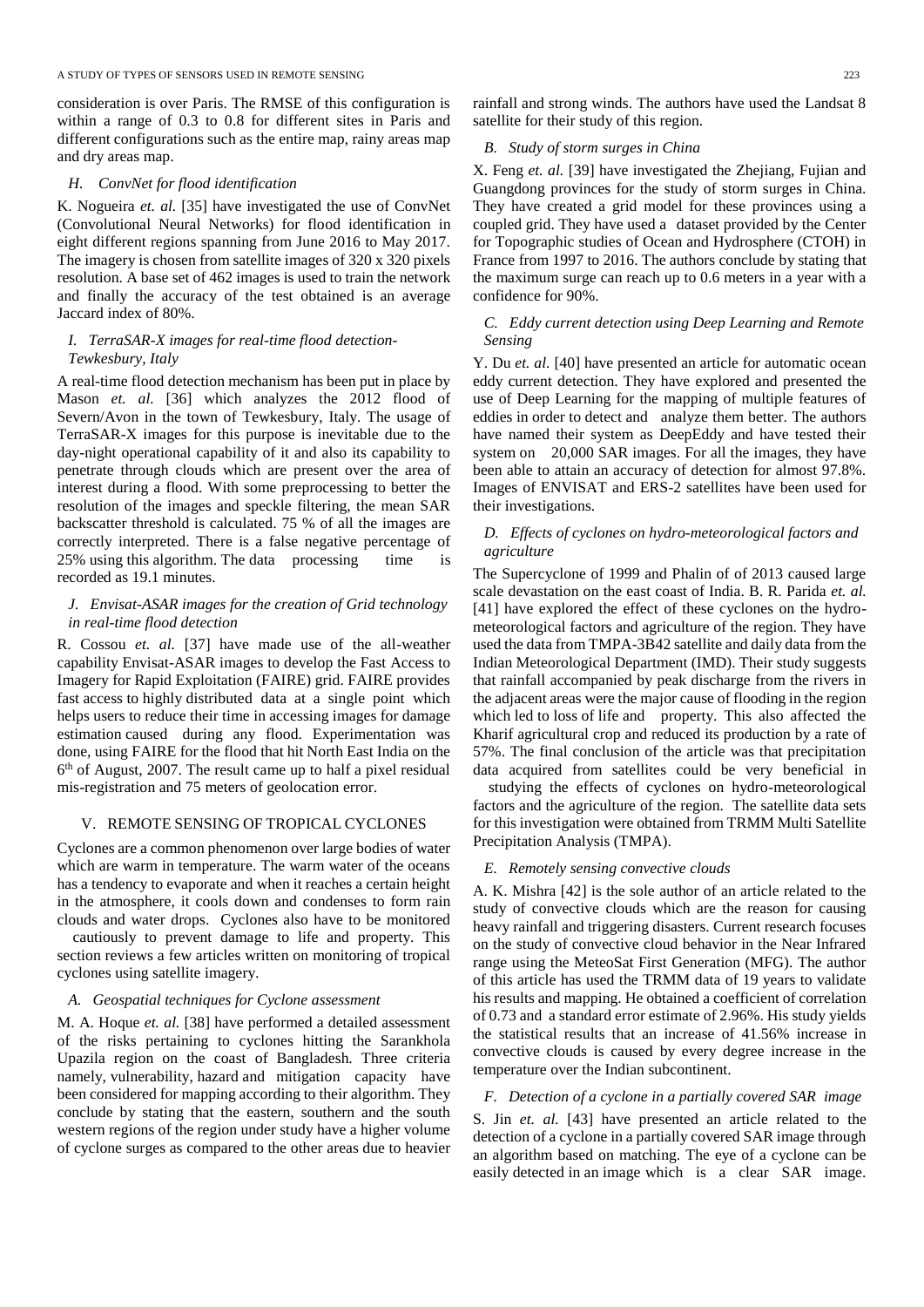However, in some cases, only a part of the cyclone gets covered without the eye being identified in the SAR image. In such a case, the authors of this article propose the usage of a matching algorithm to detect the eye of the cyclone. They have validated their results with NOAA National Hurricane Center's data. They have utilized the data acquired from RADARSAT-1 which provides images in the C-band. On comparing their predicted cyclone eye's with the results obtained by using Genetic algorithm and in situ data validation, the authors claim that the eye of the cyclone can be detected precisely.

### *G. Usage of small satellites for weather monitoring*

Y. Ma *et. al.* [44] have proposed the use of 14 small satellites carrying microwave sensors to cover the entire Earth for providing data. Their proposed constellation is more cost effective in comparison to the existing satellite constellations in place to monitor the Earth. The authors have shown through simulations that by using their constellations, middle-altitude cyclones can be mapped very well.

# *H. Monitoring of the center of a typhoon [45]*

T. Hu *et. al.* [45] have used the Feng Yun-2 (FY-2) satellite and microwave scatterometer Hai Yang-2 (HY-2) to detect the center of a typhoon successfully. The northwest region of the Pacific Ocean is chosen for study in this article due to a high rate of cyclones and typhoons hitting the region every year. The authors claim that both the FY-2 and HY-2 sensors are capable of detecting the centers of 9 such typhoons accurately.

# *I. Usage of TRMM for generating a relation between cyclone intensity and SST.*

Akiyoshi *et. al.* [46] have used the Tropical Rainfall Measuring Mission (TRMM) satellite data to present an algorithm to find a relationship between a cyclone's intensity and sea surface temperature (SST). The data for experimentation has been collected from over the Pacific Ocean. It has been concluded in this article that tropical cyclones in the Pacific Ocean towards the west are 38.2% larger in intensity than in the east of the Pacific Ocean.

# *J. Cloud detection using the MODIS satellite*

Brian *et. al.* [47] have presented an algorithm for the detection of clouds using the MODIS images over the Gulf of Mexico. The main motivation behind their work in this article is to clearly classify clouds correctly and not to misclassify pixels of sea glint as clouds. Therefore using their algorithm they have been able to detect clouds and mask them efficiently in order to finally provide a high SST coverage data. This system also has an all-weather capability.

## *K. NSS-6 satellite usage for prediction of rate of rain*

Das *et. al.* [48] have utilized the NSS-6 images to predict the rate of rain in a tropical location based in a Gaussian distribution model for the conditional occurrence of rain. The mean error of the system designed by them is around 20%. There are a number of comparisons drawn with other rain predictors in this article.

# *L. Usage of TMMI instrument to generate a relation between SST and cyclone intensity*

Similar to Akiyoshi *et. al.*[46], M. M. Ali *et. al*. [49] have used the data of the TMMI (Tropical Rainfall Measuring Mission Imager) to draw a relation between sea surface temperature (SST) and cyclone intensity over the Indian Ocean. They have carried out a study on 75 cyclones during the period of 1998 to 2011 and have concluded that in the Indian Ocean almost 50 % of cyclones have no relation with SST. Therefore they have stated the SST is not a justifiable parameter to monitor cyclones in the Indian Ocean.

| <b>Name</b>                      | <b>Resolution</b>                                                                                        | <b>Type of Image</b>         | <b>Special features</b>                                                                                                                                                      |
|----------------------------------|----------------------------------------------------------------------------------------------------------|------------------------------|------------------------------------------------------------------------------------------------------------------------------------------------------------------------------|
| Envisat ASAR [11] [37]<br>[40]   | Radiometric resolution of 1.5 dB<br>to $3.5$ dB                                                          | C band<br>microwave          | 5 Polarizations VV, HH, VV/HH, HV/HH, VH/VV                                                                                                                                  |
| TerraSAR-X [11] [14]<br>[36]     | Staring Spotlight $-25$ cm<br>High Resolution Spotlight $-1$ m<br>Strip $Map - 3m$<br>$ScanSAR - 18.5$ m | X band<br>microwave          | 2 D SAR images.<br>Staring Spotlight sensor provides the highest resolution by any other<br>instrument<br>Uses a $4.78 \text{ m} \times 0.7 \text{ m}$ active phased antenna |
| TRMM [30] [41] [42]<br>[46] [49] | $VIRS - 2.4 km$<br>$TMI - 5.1 km$<br>$PR - 5.0$ km                                                       | S band microwave             | Various radars available:<br>Visible/ Infrared Scanner (VIRS)<br>Lightening Imaging Sensor (LIS)<br>Clouds and the Earth's Radiant Energy System (CERES)                     |
| MODIS [1] [28] [47]              | 250 m to 1000 m depending on<br>respective spectral bands                                                | 36 microwave<br>bands        | Bands from 0.4 µm to 14.4 µm                                                                                                                                                 |
| NSS-6 [48]                       | RCS of 19.9526 sq.m.                                                                                     | Ku and Ka<br>microwave bands | 50 Ku and 12 Ka bands to span over Asia, Australia, Africa and the<br>Middle East                                                                                            |
| Kalpana [50]                     | $2 \text{ km } x 2 \text{ km}$ to $8 \text{ km } x 8 \text{ km}$                                         | C band<br>Microwave          | Planar VHRR antenna<br>Three bands of imaging:<br>Visible (VIS)<br>Total Infrared (TIR)<br>Water vapour (MWIR)                                                               |
| $FY-2[45]$                       | 1.25 km x 1.25 km to 5 km x 5<br>km                                                                      | S band                       | Three bands of imaging:<br>Visible (VIS)<br>Total Infrared (TIR)<br>Water vapour (MWIR)                                                                                      |
| HY -2 [45]                       | 18 km to 100 km                                                                                          | S and X bands                | Wind Speed, SST, Ice monitoring and Water vapour monitoring                                                                                                                  |

TABLE V A SUMMARY OF THE CHARACTERISTICS OF A FEW MICROWAVE SENSORS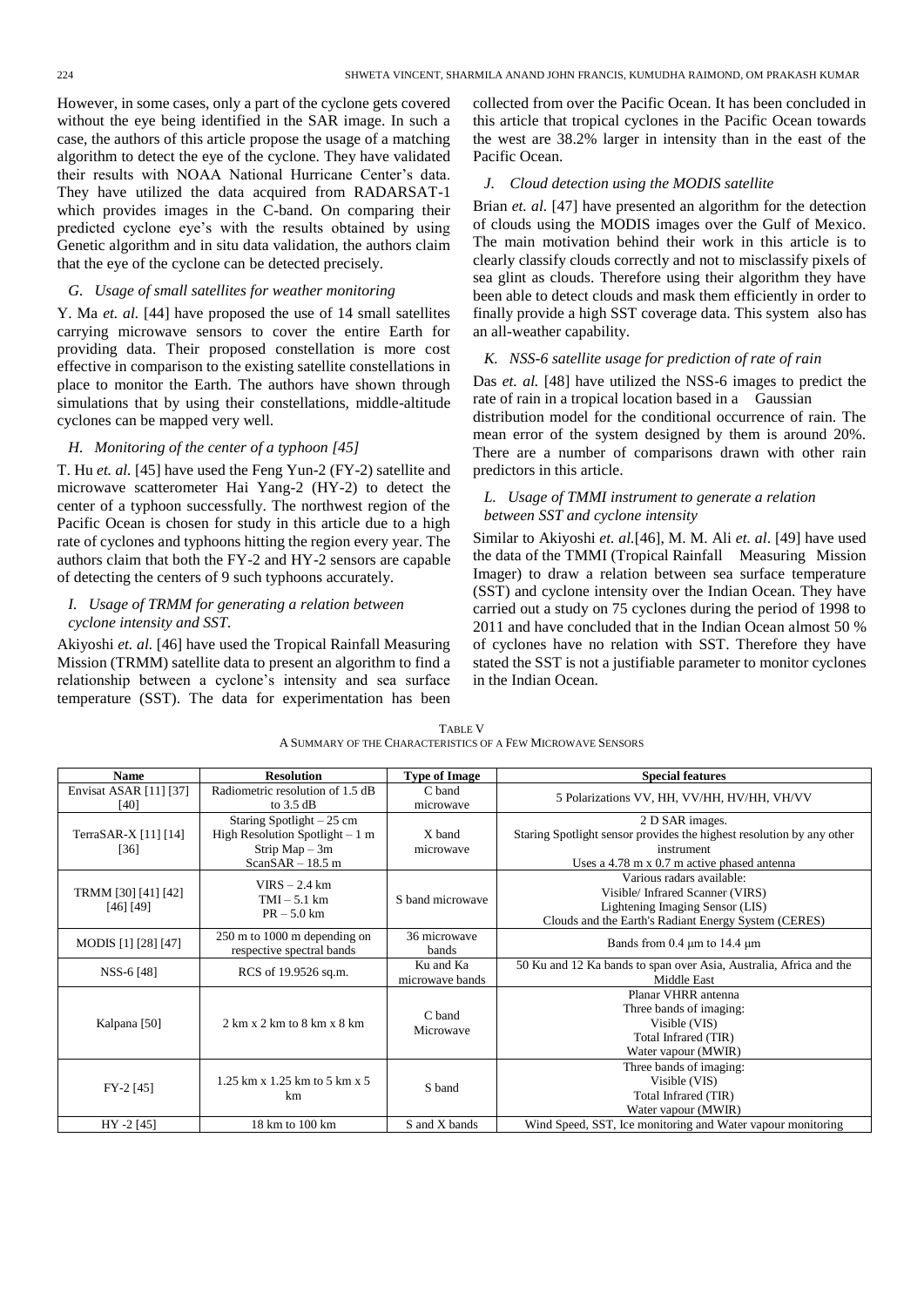## A STUDY OF TYPES OF SENSORS USED IN REMOTE SENSING 225

*M. Kalpana satellite for the detection of center of a cyclone* Neeru *et. al.* [50] have experimented on the images of a couple of cyclones that hit India namely the Phyan, Ward, Laila and Phet. Their algorithm is used to determine the center of the cyclone from the images of these cyclones sensed by the Kalpana satellite. The algorithm determines the point of convergence of the gradient vectors of the brightness temperatures around a point. The algorithm has been proven to detect the centers of these cyclones successfully with a mean error between 42 km to 82 km.

# *N. Usage of RADARSAT-1 for rectifying azimuth scalloping*

Roland *et.al.* [51] have utilized the RADARSAT-1 imagery to overcome the problem of azimuth scalloping. They have devised a descalloping technique to be used on a processor for the RADARSAT-1 acquired images.

It is clear from the summary of the articles stated above, that for monitoring of cyclones, microwave sensors are preferred over optical sensors due to their all-weather capability and ability to penetrate through clouds. This key feature of microwave sensors makes them more useful to monitor climate change and perform weather forecasting. Table V lists down a few of the microwave sensors used for monitoring of cyclones and floods.

## VI. REMOTE SENSING FOR MOTION DETECION

The detection of movement of a living or non-living being is important to decide upon its behavior. In the area of defense and life detection under the debris of a man-made structure detection of movement becomes very critical. This section of the article highlights some of the research articles written on the lines of motion detection.

## *A. Low complexity Doppler radar for motion detection*

C. Gu *et. al.* [52] have proposed the Digital Post Distortion Technique (DPoD) for compensation of signal distortions in Doppler radar signals of the digital baseband domain which can be used to detect slow motions such as that of a heartbeat. Their results show that the proposed technique along with the Doppler radar can be used for precise detection of slow Doppler motions.

## *B. Doppler radar for respiration rate measurement*

J. Tu *et. al.* [53] have investigated the usage of Doppler radar even while the subject to be monitored is in motion. In such cases, it becomes difficult to detect any slow Doppler motion such as for evacuation or lifesaving operations. The authors of this article have tapped the frequency spectrum of the body under motion and the direction of motion along with the breathing peaks can be calculated. They have used a 5.8 GHz non-contact continuous wave Doppler radar system on a slow moving body and have been able to detect it with an error of barely 7.15%.

#### *C. Object positioning using FMCW radar*

Y. Wang et. al. [54] have proposed the construction of a CMOS transceiver chip with a 2 GHz bandwidth with a center frequency at 15 GHz which can be used to sense objects and motions of human limbs. They claim that the chip draws a power of only 210 mW for its operation. It uses an FMCW (Frequency Modulated Continuous Wave) radar principle for transmission and reception. This technique has enabled the authors of this article to reduce the power consumption and increase the bandwidth of operation of their proposed chip in comparison to existing chips of different technological makes.

# *D. UWB radar for human motion detection*

C. Ding *et. al.* [55] have presented an article citing the usage of an Ultra Wide Band radar (UWB radar) for the detection of human motion using machine learning algorithms of SVM (Support Vector Machine), Decision Trees and KNN (K-Nearest Neighbour algorithm). They have been able to achieve a detection classification efficiency of around 94% using the Subspace KNN algorithm for *in situ* movements and around 95% using the Principle Component Analysis (PCA) algorithm for Bagged Trees in the case of *non-in situ* movements.

## *E. Motion compensation in Doppler radar for a life sensor*

R. H. Nakata *et. al.* [56] have proposed the usage of a motion compensation algorithm for a Doppler radar which is used on UAVs (Unmanned Aerial Vehicles) for life detection after a disaster. The movement of the Doppler radar causes the weak life signal to get corrupted due to the motion of the aerial platform which the radar is mounted. To overcome that, the authors of this article have made measurements using a stationary radar which is used to subtract the phase difference caused due to the motion of the radar of the aerial vehicle. The difference signal is able to life signs between 15 dB to 41 dB on the test bed and for 25dB on the aerial platform.

# *F. TerraSAR-X for Polarimetric analysis of land use detection*

With the increasing demand of land for different purposes such as agriculture, building colonies, mining etc. the science of land use detection and utilization is gaining momentum. Armando *et. al.* [57] use analysis in the polarimetric domain to detect changes in the usage of land and its resources. Due to the allweather capability of TerraSAR-X, they have used the images of this satellite for their analysis and design of datasets. Validation of results is done by comparing the results of their algorithm with ground data and they conform to the ground survey data.

## *G. Detection of pedestrians using Millimeter waves*

Waves that occupy the microwave spectrum of 30 GHz to 300 GHz are termed as Millimeter waves. Mehrnoosh *et. al.* [58] have used these millimeter waves to build a system to detect pedestrians and hidden objects with people such as knives or guns. This can be done by studying the backscatter of the millimeter waves when they bounce back from the person. For objects which have sharp edges, the radar backscatter is different in comparison to the backscatter from smooth objects. Based on this the radar polarimetry algorithm is devised to detect objects which have a higher cross-polarized backscatter and are therefore classified as sharp concealed objects.

# *H. Usage of Noise radar for through the wall imaging system*

Pinheng *et. al.* [59] have utilized the technology of a noise radar to carry out imaging of activity or objects across a wall or through the wall. A noise radar uses a noise signal for transmission. Optical reception is made use of to detect the echo signal of the noise radar transmitted waveform. In their article, Pinheng *et. al.* have been able perform imaging and ranging operations of even humans across walls up to a distance of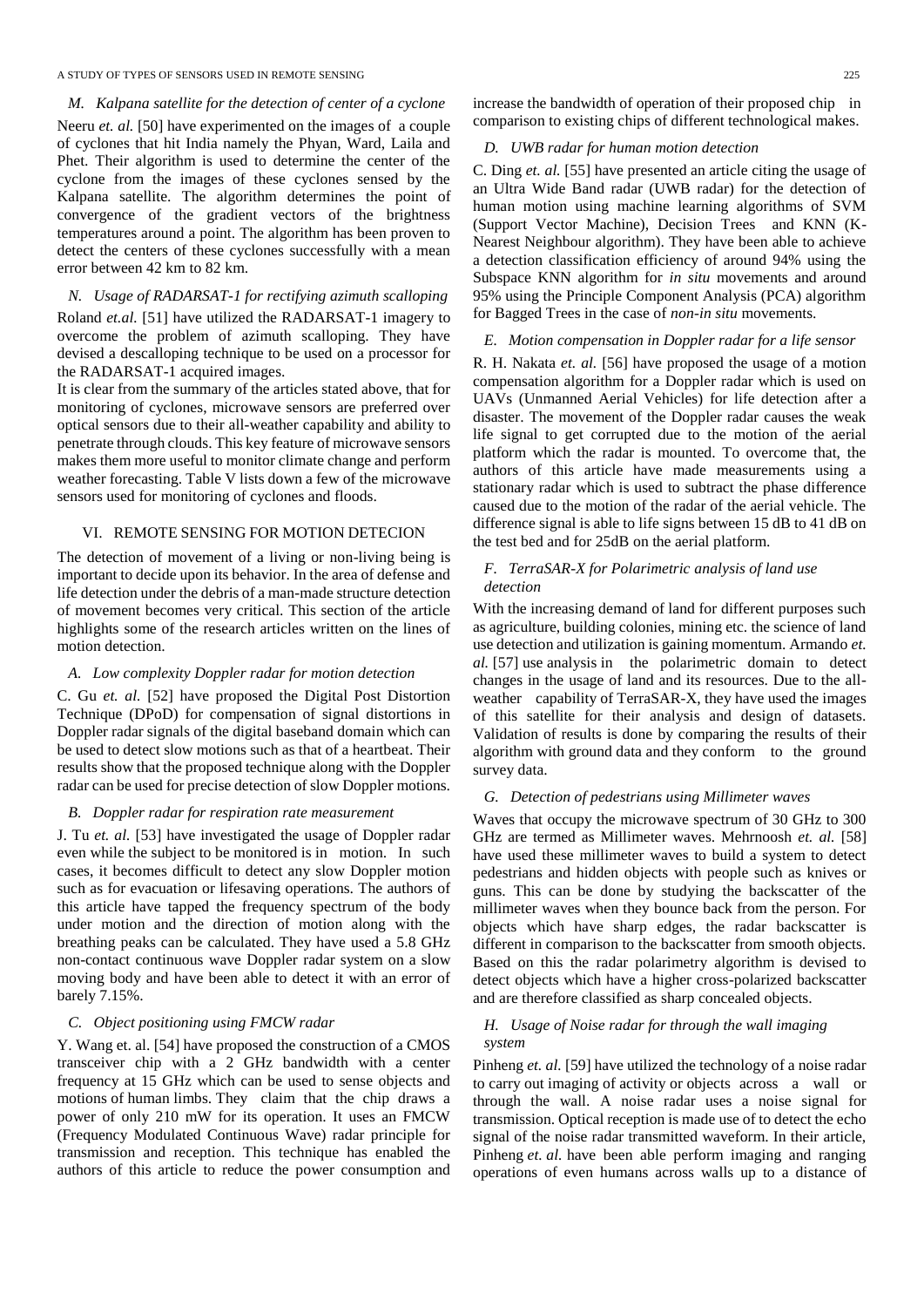around 9 meters. A-priori data of a room's image across the wall without any human activity is taken as the reference image for subtraction.

## *I. Netted radar for target localization*

The multistatic radar system or netted radar system is proposed by Sammartino *et. al.* [60] for localization of targets. In a multistatic radar system, a number of radars which could either be monostatic or bistatic are used in conjunction to each other to detect a common target. This requires a lot of data fusion to occur for all the data to converge. The authors in their article performed an analysis of centralized and decentralized localization schemes for target detection. A comparative analysis of all the schemes generates the inference that the numerical approach is much more robust than the centralized MIMO approach for target localization.

## *J. Slotted waveguide antenna for the design of CARMSAR*

Yue Liu *et. al*. [61] have researched upon the usage of a slotted waveguide antenna to design and construct a radar termed as CARMSAR (Compact and Reconfigurable Miniature SAR). CARMSAR is a FMCW radar used for imaging. It has the dimensions of 30 cm x 15 cm x 3cm. with an azimuth and range resolution of about 0.15 m. The swath width and the slant range are equal to a value between 1 to 3 kms. The Range Doppler Algorithm (RDA) is used for imaging in the CARMSAR. Using a frequency of 9.6 GHz, this system was tested and yielded the result that it was able to image objects when mounted on a flight 20 meters above the ground moving at a velocity of 10 mps.

# *K. Detection of life using UWB radar*

An UWB radar transmits signals in a wide frequency spectrum of the microwave domain. Yanyun *et. al.* [62] have proposed and approach in which the metric of a Constant False Alarm Ratio (CFAR) is calculated using the raw echo of the waveform sent for detection of life. After the operation of frequency averaging, a threshold is arrived at to find the value of the CFAR. Tests are now made to compare other received echos with this threshold value. Values above the threshold are considered as the detection of life and any other echos below the threshold are considered as a no life signal. Their algorithm has been able to detect life signs within signal with a signal to noise ratio (SNR) between 12 dB to 6 dB.

From the above section it is clear that there are a number of ways in which the detection of motion can be performed based upon the requirement. This section aimed at presenting a few forms of systems used for detection of any kind of movement. Table VI attempts at listing out the key characteristics of the radar described in the section above.

| TABLE VI                                                                  |  |
|---------------------------------------------------------------------------|--|
| A SUMMARY OF THE CHARACTERISTICS OF A RADARS USED FOR DETECTION OF MOTION |  |

| <b>Name</b>                 | <b>Frequency of operation</b> | Key characteristics of sensor used                                            |
|-----------------------------|-------------------------------|-------------------------------------------------------------------------------|
|                             |                               |                                                                               |
| Doppler Radar               | Variable                      | Based on the Doppler effect                                                   |
| TerraSAR-X satellite [57]   | X band                        | 2 D SAR images.                                                               |
|                             |                               | Staring Spotlight $-25$ cm                                                    |
|                             |                               | High Resolution Spotlight $-1$ m                                              |
|                             |                               | Strip $Map - 3m$                                                              |
|                             |                               | $ScanSAR - 18.5$ m                                                            |
| Millimeter waves radar [58] | 30 GHz to 300 GHz             | Transmit a large amount of data.                                              |
|                             |                               | Line of sight needed for transmission.                                        |
|                             |                               | Maximum distance that can be covered is 1 km.                                 |
| Noise radar [59]            | 1030 MHz to 1060 MHz          | Uses a Log Periodic Dipole Antenna (LPDA) for transmission                    |
| Netted radar [60]           | $2.4$ GHz                     | Uses both monostatic and bistatic radars.                                     |
|                             |                               | High coverage area.                                                           |
|                             |                               | High spatial resolution due to spatial diversity.                             |
|                             |                               | Requires more processing                                                      |
| FMCW [54] [61]              | 9.6 GHz                       | Uses a FMCW radar with a slotted waveguide of 30 cm x 15 cm x 3 cm dimensions |
|                             |                               | Linear polarization.                                                          |
|                             |                               | Low cross polarization.                                                       |
| Ultra wide band radar [55]  | Bandwidth of 2 GHz            | Wide frequency range.                                                         |
| [62]                        |                               | Transmitted pulses need to be of a very short duration.                       |

#### VII. CONCLUSION

This study article presented a few of the various sensors used for remotely sensing disasters. Their frequency of operation as well as some of their special features highlighted. The aim of the study was to emphasize on the various types of microwave and optical domain sensors used for data acquisition during disasters. Though no study as such can encompass the entire realm of disaster management using remote sensing, a humble attempt was made in this article to uncover some of the critical characteristics of optical and microwave sensors used during disaster management.

#### **REFERENCES**

- [1] Y. Wentao, Q. Wenwen, Z. Jinxing (2018), "Decreased post-seismic landslides linked to vegetation recovery after the 2008 Wenchuan earthquake", Elsevier Journal on Ecological Indicators, Vol 89, pp 438- 444.
- [2] A. Roberta, N. Fabrizio, S. Tanya, B. Christian, S. Salvatore, C. Marco, P. Nazarreno. (2018), " Earthquake damage mapping: An overall assessment of good surveys and VHR image change detection after L'Aquila 2009 earthquake", Elsevier Journal on Remote Sensing of Environment, Vol. 210, pp. 166-178.
- [3] S. Tazio, K. Jan, F. Holger, C. Rafael, H. Christian, W. Urs, C. R. Alejo (2018), "Satellite SAR interferometry for the improved assessment of the state of activity of landslides: A case study from the Cordilleras of Peru", Elsevier Journal on Remote Sensing of Environment, Vol. 217, pp. 111- 125.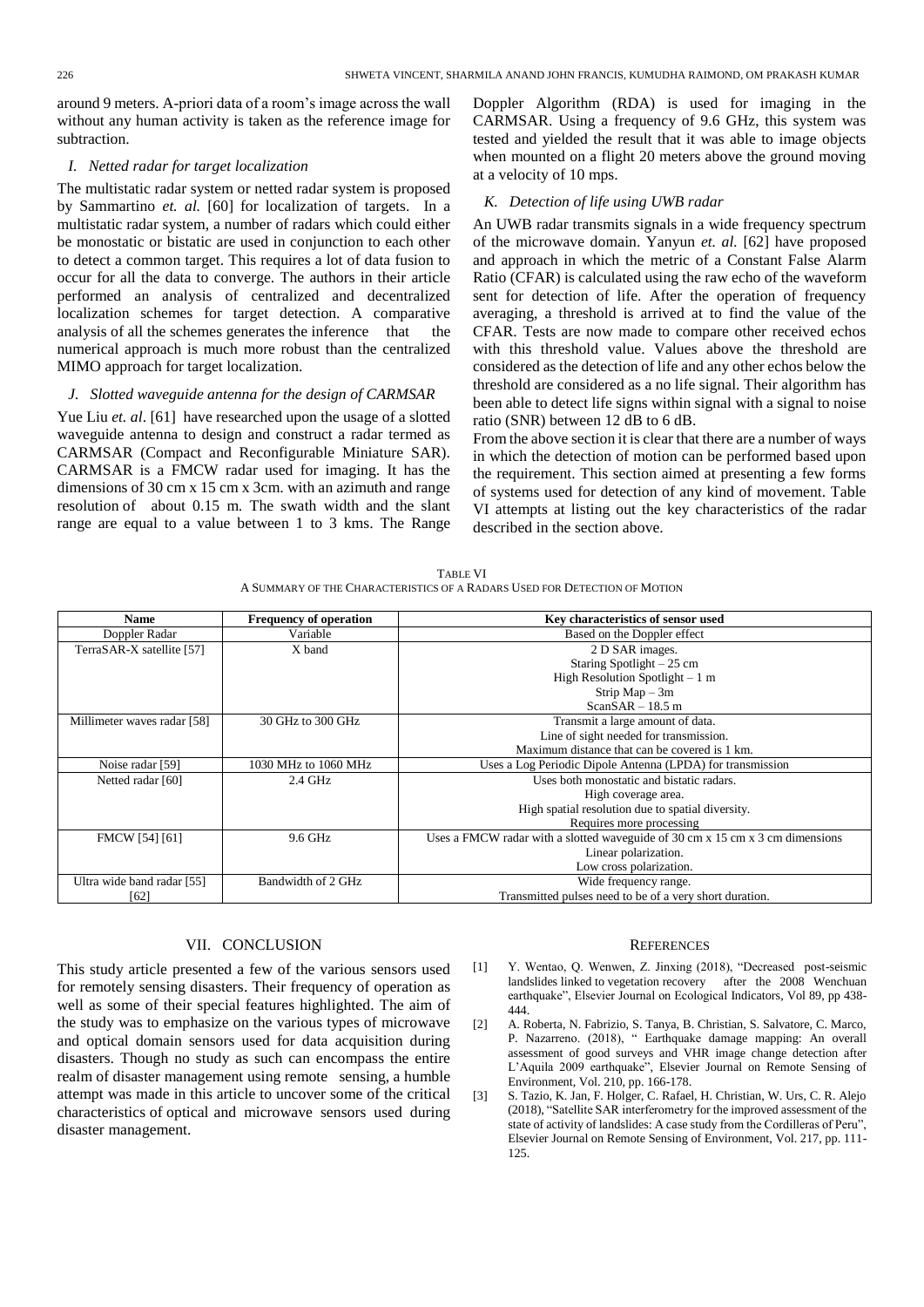#### A STUDY OF TYPES OF SENSORS USED IN REMOTE SENSING 227

- [4] D. B. William, L. Y. William, E. M. Daniel (2018), "Induced Earthquake and Liquefaction hazards in Oklahoma, USA: Constraints from InSAR", Elsevier Journal on Remote Sensing of Environment, Vol. 218, pp. 1-12.
- [5] S. Giancarlo, V. Cristian, C. Chantel, B. Simone, G. Paolo (2018), "CubeSat constellations for Disaster Management in Remote Areas", Acta Astronautica, Vol. 145, pp 11-17.
- [6] G. Christian, J. Marianne, L. Tobia, T. Hannes (2016), "Estimation of Seismic Vulnerability Levels of Urban Structures with Multi sensor Remote Sensing", IEEE Journal of Selected Topics In Applied Earth Observations And Remote Sensing, Vol. 9., No. 5.
- [7] G. Y. Kanchikayan, B. T. Zhumbayev, A. V. Streltsov (2016), "Modification of the Ionosphere by Precursors of Strong Earthquakes", The Radio Science Bulletin, Vol. 357.
- [8] S. Klonus, D. Tomowski, M. Ehlers, P. Reinartz, U. Michel (2012), "Combined Edge Segment Texture Analysis for the Detection of Damaged Buildings in Crisis Areas", IEEE Journal of Selected Topics in Applied Earth Observations and Remote Sensing, Vol. 5, No. 4.
- [9] G. Andre, L. Chiroiu, C. Mering, F. Chopin (2003), "Building destruction and damage assessment after earthquake using high resolution optical sensors. The case of the Gujarat earthquake of January 26, 2001", IEEE.
- [10] M. Hosokawa, B. Jeong, O. Takizawa (2009), "Earthquake Intensity Estimation and Damage Detection using Remote Sensing Data for Global Rescue Operations", 978-1-4244-3395-7/09/\$25.00 ©2009 IEEE.
- [11] S. Stramondo (2013), "The Tohoku–Oki Earthquake: A Summary of Scientific Outcomes from Remote Sensing", IEEE Geoscience and Remote Sensing Letters, Vol. 10, No. 4.
- [12] S. J. H. Kazmi (2006), "On the Use of Remote Sensing and GIS Techniques in Post Earthquake Damage Identification and Assessment in Pakistan", presented at an Interdisciplinary International Workshop on Earthquake Risk Management, held in Zurich, Switzerland.
- [13] X. Tong, Z. Hong, S. Liu, X. Zhang, H. Xie, Z. Li, S. Yang, W. Wang, F. Bao (2012), "Building-damage detection using pre- and post-seismic high-resolution satellite stereo imagery: A case study of the May 2008 Wenchuan earthquake", ISPRS Journal of Photogrammetry and Remote Sensing.
- [14] W. Liu, F. Yamazaki (2013), "Detection of Crustal Movement From TerraSAR-X Intensity Images for the 2011 Tohoku, Japan Earthquake", IEEE Geoscience and Remote Sensing Letters, Vol. 10, No. 1.
- [15] X. Tong, X. Lin, T. Feng, H. Xie, S. Liu, Z. Hong, P. Chen (2013), "Use of shadows for detection of earthquake-induced collapsed buildings in high-resolution satellite imagery", ISPRS Journal of Photogrammetry and Remote Sensing.
- [16] T. Kobayashi, Y. Morishita, H. Munekane (2018), "First detection of precursory ground inflation of a small phreatic eruption by InSAR", Elsevier Journal of Earth and Planetary Science Letters, Vol 491, pp 244-254.
- [17] Roberta Bonni, Massimiliano Bordoni, Alessio Colombo, Luca Lanteri, Claudia Meisina (2018), "Landslide state of Activity Maps by combining multi temporal A-DInSAR data (LAMBDA)", Elsevier Journal of Remote Sensing of Environment, Vol. 217, pp 172-190.
- [18] Noelie Bontemps, Pascal Lacroix, Marrie-Pierre Doin (2018), "Inversion of deformation fields time series from optical images and application to the long term kinematics of slow-moving landslides in Peru", Journal of Remote Sensing of Environment, Vol. 210, pp. 144- 158.
- [19] Pascal Lacroix, Gregory Breviere, Erwan Pathier, Ulrick Kniess, Denis Jongmans (2018), "Use of Sentinel-2 images for the detection of precursory motions before landslide failures", Journal of Remote Sensing of Environment, Vol. 215, pp. 507-516.
- [20] Zheng Wang, Zhenog Li, Jon Mills, (2018) "A new approach to selecting coherent pixels for ground-based SAR deformation monitoring", ISPRS Journal of Photogrammetry and Remote Sensing, Vol. 144, pp. 412-422.
- [21] Xi Chen, Jing Li, Yunfei Zhang, Weiguo Jiang, Liangliang Tao, Wei Shen (2017), "Evidential Fusion Based Technique for Detecting Landslide Barrier Lakes From Cloud-Covered Remote Sensing Images", IEEE Journal of Selected Topics in Applied Earth Observations and Remote Sensing, Vol. 10, No. 5.
- [22] Ning Cao , Hyongki Lee , Evan Zaugg, Ramesh Shrestha, William Carter, Craig Glennie , Guoquan Wang, Zhong Lu, Juan Carlos Fernandez-Diaz (2017), "Airborne DInSAR Results Using Time-Domain Backprojection Algorithm: A Case Study Over the Slumgullion Landslide in Colorado With Validation Using Spaceborne SAR, Airborne LiDAR, and Ground-Based Observations", IEEE

Journal of Selected Topics in Applied Earth Observations and Remote Sensing, Vol. 10, No. 11.

- [23] Pakhrur Razi, Josaphat Tetuko Sri Sumantyo, Daniele Perissin, Hiroaki Kuze, Ming Yam Chua, Good Fried Panggabean (2018), " 3D Land Mapping and Land Deformation Monitoring Using Persistent Scatterer Interferometry (PSI) ALOS PALSAR: Validated by Geodetic GPS and UAV", IEEE Access, Vol. 6, pp. 12395-12404.
- [24] D. Tarchi, D. Leva, N. Casagli, R. Fanti, G. Luzi, M. Pieraccini, A. Pasuto, and S. Silvano (2003), "Landslide monitoring by using groundbased SAR interferometry. An example of application to the Tessina landslide in Italy," Engineering Geology, vol. 68, no. 1/2, pp. 15–30.
- [25] M. Crosetto, G. Luzi, O. Monserrat, M. Cuevas (2011), "Ground-based synthetic aperture radar deformation monitoring: Introduction", GeoMonitoring.
- [26] M. Sato, Z. Zhou, T. Hamasaki, W. Boerner (2012), "Development of a Ground-based Synthetic Aperture Radar (GB-SAR) system and its applications in Environment Monitoring and Disaster Prevention", Center for Northeast Asian Studies, Tohoku University.
- [27] E. Yigit *et. al*. (2012), "Millimeter-wave Ground-based Synthetic Aperture Radar Imaging for Foreign Object Debris Detection: Experimental Studies at Short Ranges", Springer Science + Business Media New York.
- [28] A. Ovando, J.M. Martinez, J. Tomasella, D.A. Rodriguez, C. von Randow (2018), "Multi-temporal flood mapping and satellite altimetry used to evaluate the flood dynamics of the Bolivian Amazon wetlands", International Journal of Applied Earth Observation Geoinformation, Vol. 69, pp- 27-40.
- [29] Kai Schreoter, Stefan Lüdtke, Richard Redweik, Jessica Meier, Mathias Bochow, Lutz Ross, Claus Nagel, Heidi Kreibich (2018), "Flood loss estimation using 3D city models and remote sensing data", Journal of Environmental Modelling & Software, Vol. 105, pp-118-131.
- [30] Lorenzo Alfieri, Sagy Cohen, John Galantowicz, Guy J-P. Schumann, Mark A. Trigg, Ervin Zsoter, Christel Prudhomme, Andrew Kruczkiewicz, Erin Coughlan de Perez, Zachary Flamig, Roberto Rudari, Huan Wu, Robert F. Adler, Robert G. Brakenridge, Albert Kettner, Albrecht Weerts, Patrick Matgen, Saiful A.K.M Islam, Tom de Groeve, Peter Salamon (2018), "A global network for operational flood risk reduction", Journal of Environmental Science and Policy, Vol. 84, pp-149-158.
- [31] A.B. Hart, G.J. Hearn (2018), "Mapping geohazards in the watersheds above Leh, Ladakh: The use of publicly-available remote sensing to assist risk management", International Journal of Disaster Risk Reduction, Vol. 31, pp. 789-798.
- [32] Moslem Ouled Sghaier, Samuel Foucher, and Richard Lepage (2017), "River Extraction From High-Resolution SAR Images Combining a Structural Feature Set and Mathematical Morphology", IEEE Journal on Selected Topics in Applied Earth Observations and Remote Sensing, Vol. 10, No. 3.
- [33] Guoqiang Tang, Ziyue Zeng, Meihong Ma, Ronghua Liu, Yixin Wen, and Yang Hong (2017), "Can Near-Real-Time Satellite Precipitation Products Capture Rainstorms and Guide Flood Warning for the 2016 Summer in South China?", IEEE Geoscience and Remote Sensing letters, Vol. 14, No. 8.
- [34] François Mercier, Nawal Akrour, Laurent Barthès, Cécile Mallet, Ruben Hallali (2017), "Fine-Scale Evaluation of Rainfall from TV-Sats: A New Method for Water Monitoring and Flash Flood Prevention", The Radio Science Bulletin.
- [35] Keiller Nogueira , Samuel G. Fadel , Ícaro C. Dourado, Rafael de O. Werneck , Javier A. V. Muñoz, Otávio A. B. Penatti , Rodrigo T. Calumby , Lin Tzy Li , Jefersson A. dos Santos , and Ricardo da S. Torres (2018), "Exploiting ConvNet Diversity for Flooding Identification", IEEE Geoscience and Remote Sensing Letters, Vol. 15, No. 9.
- [36] D. C. Mason, I. J. Davenport, J. C. Neal, G. J.-P. Schumann, and P. D. Bates (2012), "Near Real-Time Flood Detection in Urban and Rural Areas Using High-Resolution Synthetic Aperture Radar Images", IEEE Transactions on Geoscience and Remote Sensing, Vol. 50, No. 8.
- [37] R. Cossu, P. Bally, O. Colin, G. Trianni (2008), "Rapid mapping of flood events through the use of FAIRE (Fast Access to Imagery for Rapid Exploitation)", Geophysical Research Abstracts, Vol. 10.
- [38] Muhammad Al-Amin Hoque, Stuart Phinn, Chris Roelfsema, Iraphne Childs (2018), "Assessing tropical cyclone risks using geospatial techniques", Journal of Applied Geography, Vol. 98. pp- 22-33.
- [39] Xingru Feng, Mingjie Li, Baoshu Yin, Dezhou Yang, Hongwei Yang (2018), "Study of storm surge trends in typhoon-prone coastal areas based on observations and surge-wave coupled simulations",